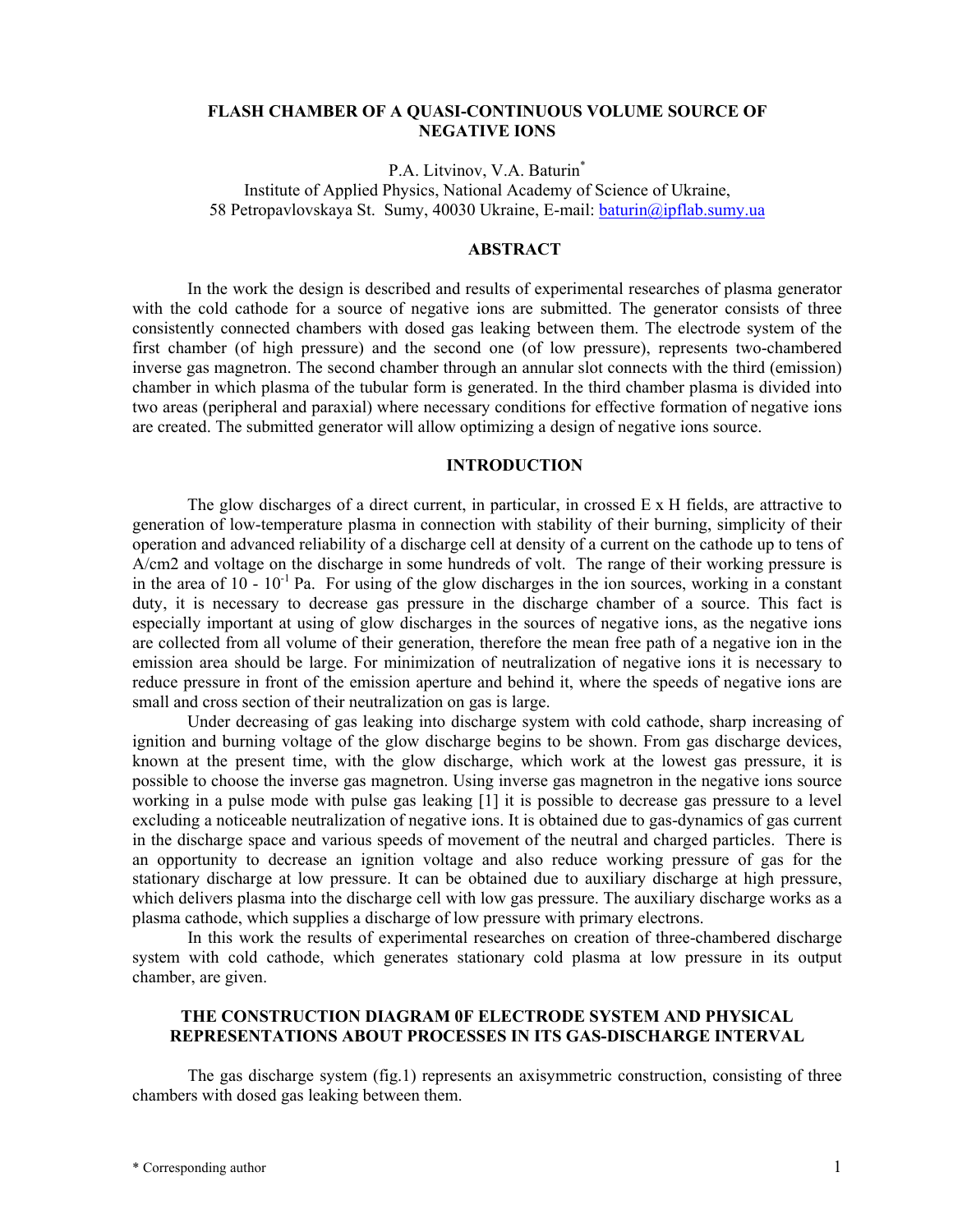

Figure 1. Schematic diagram of three-chambered discharge system.  $R_a = 680$  Ω,  $R_{ad} = 630$  Ω,  $R_e = 13$  Ω.

The copper anode (1 and 2) and copper cathode (3 and 4) are made of two parts. Part 3 of the cathode and part 1 of the anode create the first discharge chamber 5 (of high pressure), and part 4 of the cathode and part 2 of the anode create the second discharge chamber 6 (of low pressure). Chamber 5 is connected with chamber 6 by convergent ring channel 7, and the discharge chamber 6 is connected with the third emission chamber 8 with the help of another convergent ring channel 9. Due to resistance to a gas current in the convergent ring channels, the decrease of pressure in each following chamber is obtained. And in the emission chamber 8, the additional decrease of working gas pressure due to its expansion to large volume and its differential pumping-out in a radial direction is carried out. Magnets Sm-Co<sub>5</sub> (14 and 15) is established between the emission electrode 11 and a magnetic pole 12. The framework of the discharge system 13, which is a component of magnetic system, represents a sixsided prism. Between the longitudinal sides of a prism the gaps of width  $\sim$  35 mm (not shown in figure) for radial pumping-out of interelectrode space are provided. High-pressure chamber is supplied with working gas through the aperture at its lower end.

The electrode system, forming discharge chambers 5 and 6, represents two-chambered inverse gas magnetron, which works on the basis of glow discharge in crossed E х H fields. Both discharge chambers are connected to one power supply, as shown in figure1. The voltage between the electrodes of plasma generator is set with the help of automatic displacement on the resistances.

The efficiency of discharge at low pressure is limited basically by a lifetime of electrons. In this construction of the inverse magnetron, both magnetic and electrostatic keeping of fast electrons can be realized. The superposition of a longitudinal magnetic field, created by magnets 14 and 15, increases a lifetime of fast electrons, which start from a cylindrical surface of the cathode to the central anode. Face walls of the magnetron, having a cathode potential, provide keeping of electrons along the magnetic field. As a result, a lifetime of fast electrons in the magnetron chambers is large and they feel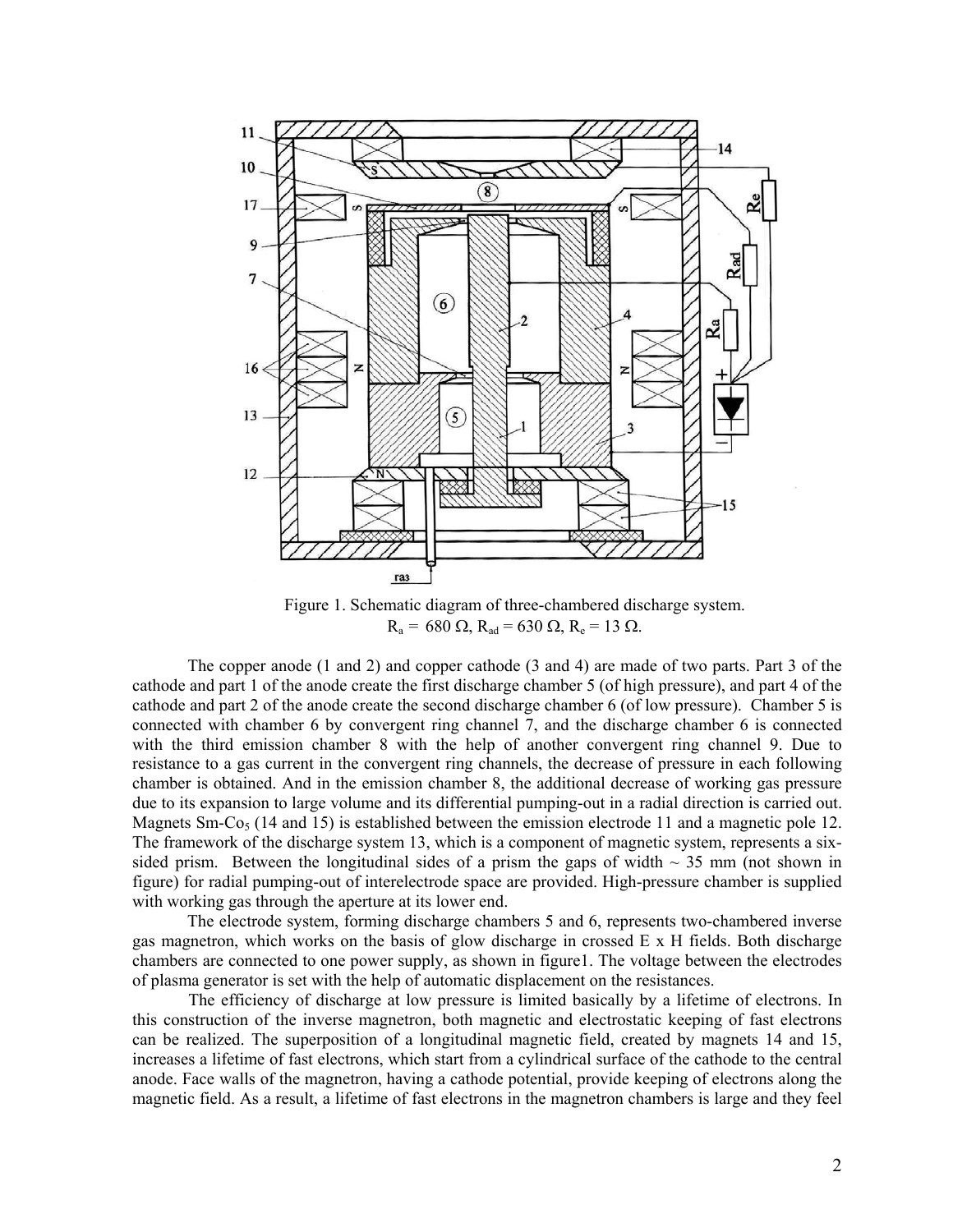numerous collisions with gas atoms and have enough time to make sufficient number ionizations for maintenance of the independent discharge, before they get on a surface of the anode.

Physical processes in the two-chambered magnetron discharge with compressed plasma are rather difficult, therefore a creation of mathematical model, allowing to carry out engineering calculation of the construction is difficult, because of the complexity and multiparametrical dependence of phenomena taking place here.

Computer modeling of equipotential curves in the discharge chamber, depending on the form of electrodes and values of their potentials, has allowed us, as a first approximation, to choose geometry of electrode system of the plasma generator, which was optimized experimentally later on.

# **EXPERIMENTS AND DISCUSSIONS**

In the real ion source it is difficult to receive a homogeneous magnetic field along all the length of the discharge chamber. In the construction of discharge system, represented here, the basic permanent magnets 14 and 15, which excite a magnetic field, are located in the bottom and top part of the chamber. They create a distribution of intensity of a magnetic field in the interpolar space, which is shown on fig.2 (curve 1).



Figure 2. Axial distribution of a magnetic field intensity  $B_7$  in the interpolar gap of plasma generator. 1 - without adjusting magnets. 2 - with adjusting magnets.

It is visible, that the intensity of a field along the discharge cell is non-homogeneous. To reduce this non-homogeneity of a field, on each of six sides of the magnetic path 13 the corrective magnets 16 and 17 were installed (see fig.1). As a result of optimization of the location of these magnets, the distribution of intensity of a magnetic field along an axis of the discharge chamber, shown on fig.2 (curve 2), was obtained. All following experimental results were received at this distribution of a magnetic field.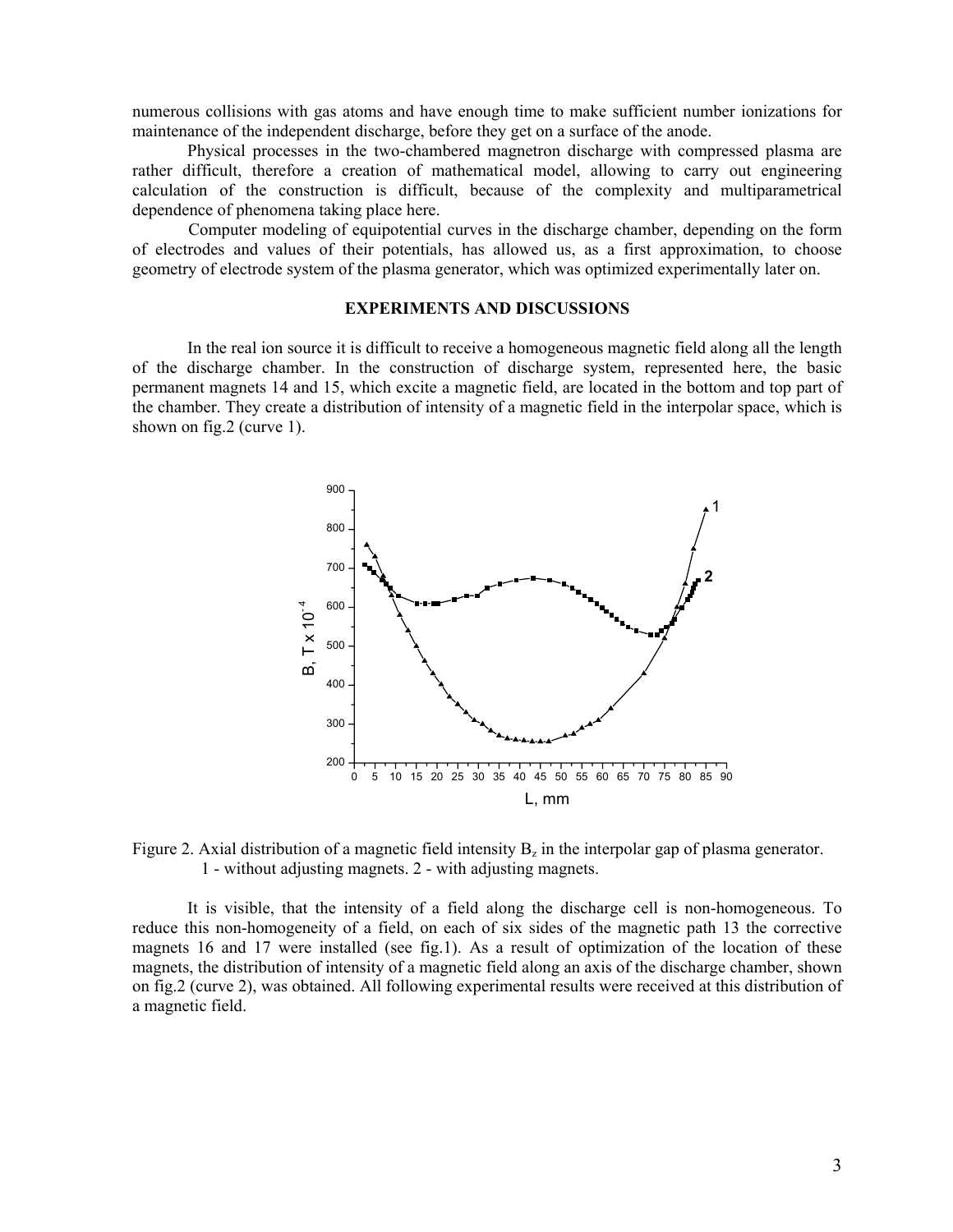

Figure 3. Dependence of ignition voltage discharge in two-chambered (1) and one-chamber (2) gas magnetron on pressure in the emission chamber.

In fig. 3 (the curve 1) the dependence of a ignition voltage  $U_b$  in gas magnetron as a function of working gas pressure  $P_e$  in the emission chamber is shown (working gas flow is proportional to pressure Pe). The maximal voltage on the discharge interval was 800 V. At voltage (800V) the ignition voltage in the emission chamber takes place when pressure is  $P_e \approx 1.7 \cdot 10^{-3}$  Pa. At increasing of gas flow, the ignition voltage reduces. Carried out experiment also has shown, that in a range of gas pressure P<sub>e</sub> = (1,7 - 3)⋅10<sup>-3</sup> Pa the discharge glows only in the first chamber, and at P<sub>e</sub> ≥ 3⋅10<sup>-3</sup> Pa the discharge begins to glows in the second chamber, at ignition voltage  $U_b = 560$  V (as it follows from the diagram).

For comparison, a similar dependence at use of a single-chamber gas magnetron is shown in the same figure (curve 2). In this case, chamber 5 was filled with a copper insert. The outside surface of this insert adjoined tightly to the internal surface of the cathode 3, and between the anode 1 and the internal surface of the insert, a ring channel of width  $\sim 0.8$  mm for delivery of working gas into the chamber 6 was left.

From figure it is visible, that the ignition voltage in the chamber 6 at a voltage on a discharge interval 560 V, occurs at pressure P<sub>e</sub>  $\approx 6.10^{-3}$  Pa, which is twice as high as in the case of two-chamber magnetron.

For maintenance of a significant pressure difference between the second and third discharge chambers, and also for a restriction of an output from gas magnetron of the sputtered particles of cathode, it is necessary to reduce a width ∆r of the annular slot. Its minimal width is limited by a thickness mass of a volumetric charge, which prevents penetration of plasma into the emission chamber [2]. The thickness of this layer d can be evaluated from Child law:

$$
d = 2/3 \left( \frac{\epsilon_0 \left( \frac{2q}{M} \right)^{1/2} U^{3/2}}{j_i} \right)^{1/2}, \quad (1)
$$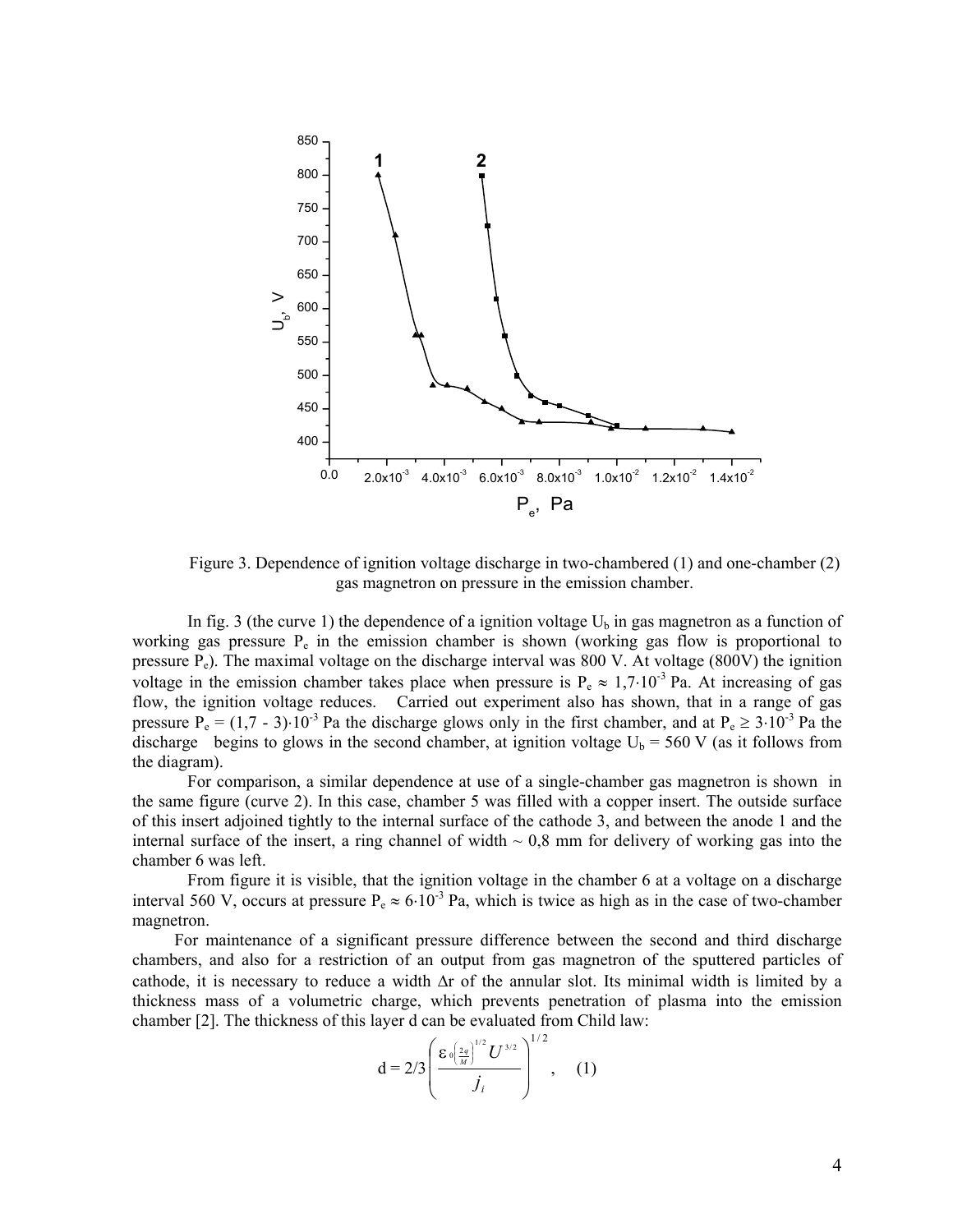where:  $j_i$  - ions current density on the cathode; q - ion charge; M - ion mass; U - voltage on the layer;  $\varepsilon_0$  - dielectric constant.

Ions current density on the cathode can be evaluated from Bohm law:

$$
j_i = 0,4en\left(\frac{2kT_e}{M}\right)^{1/2},
$$
 (2)

At n =  $10^{12}$  cm<sup>-3</sup>, electronic temperature Te = 5 eV, oxygen ions current on the cathode  $\sim$ 49,5 mA/cm<sup>2</sup>.

Substituting the found value of density of ion current to the formula (1) and believing, that practically all the voltage drop  $U = 350$  V is concentrated in the cathode layer, we shall receive  $d = 1.3$ mm. Taking into account that, the pre-layer also adjoins to a layer of the volumetric charge [3], then a minimal width of the annular slot can be chosen  $\sim 1.5$  mm.

The maximal value ∆r will be limited by allowable gas working pressure in the emission chamber. At setting value of working gas flow, the pressure in the emission chamber can be regulated due to a change of width of annular slot 9 and also due to a change of gas conductivity of the channel of a radial pumping-out from it. This pressure should be such, that the losses of negative ions, owing to their neutralization on the way of their drift, were insignificant.

The losses of negative ions, owing to their neutralization can be determined from the expression nσ<sub>-0</sub>l  $\approx$  10<sup>-2</sup>. As a cross section of the neutralization under ion energies in several tens eV is  $\sigma_{0} \approx 5.10^{-16}$  cm<sup>2</sup>, then at a choice of the length of the emission chamber l<sub>e</sub> = 1 cm, the pressure should be  $P_e \le 8.10^{-2}$  Pa. The experimental researches have shown that (at  $l_e = 1$  cm) this condition is carried out in all range of working gas flow at  $\Delta r \leq 2$  mm.

Physically it is clear, that the formation of an electron avalanche in the emission chamber begins when the electrostatic intensity between plasma and emission electrode will exceed the critical value  $E > E_{kr}$ . The value  $E_{kr}$  will depend on the initial density of electrons, penetrating through a compression aperture. Besides, for the transition of a discharge onto the emission electrode, a gas density in the chamber should also exceed some minimum. For decreasing of this terminal pressure, it is important to have an increased gas density in the initial area of the emission chamber, where, under the certain conditions, plasma will penetrate from the gas magnetron and initiate the development of an electron avalanche.

The first experiment on a stretch of the compression discharge to the emission electrode was carried out at the following characteristics of the interval:  $\Delta r = 1.5$  mm; P<sub>e</sub> = (5·10<sup>-3</sup> - 8·10<sup>-2</sup>) Pa;  $l_e = 1$  cm. The discharge current Idc varied in a range (0,1 - 3) A. The experiment has shown, that a stretch of the discharge was extremely unstable and it occurred spontaneously only at the maximal values  $P_e$  and  $I_{dc}$ . It is obvious, that at the chosen values of the interval, to carry out a stretch of the discharge was possible only due to increasing of intensity of field E between plasma, having a potential close to a potential of the anode, and emission electrode. It could be made either due to a connection to the interval of a higher voltage from the additional power supply, or due to an accommodation in the emission chamber, near a face part of the magnetron the additional electrode 10 (see fig.1), which would have a positive potential concerning the anode 2.

In the beginning, the additional electrode was installed on distance  $\Delta l = 1$ mm from a face part of the cathode 4, and through the resistor  $R_{ad} = 630$  W was connected to a positive pole of the power supply. Other characteristics of the interval remained constant. Thus, a stable stretch of the discharge began at a discharge current in the magnetron  $I_{dc} = (0.5-0.7)$  A. At decrease of Δl, a sustaining current of the supporting charge at which a stable current transmission occurred on the emission electrode, decreased too. At  $\Delta l = 0.4$  mm the sustaining current was ~ 0,25 A.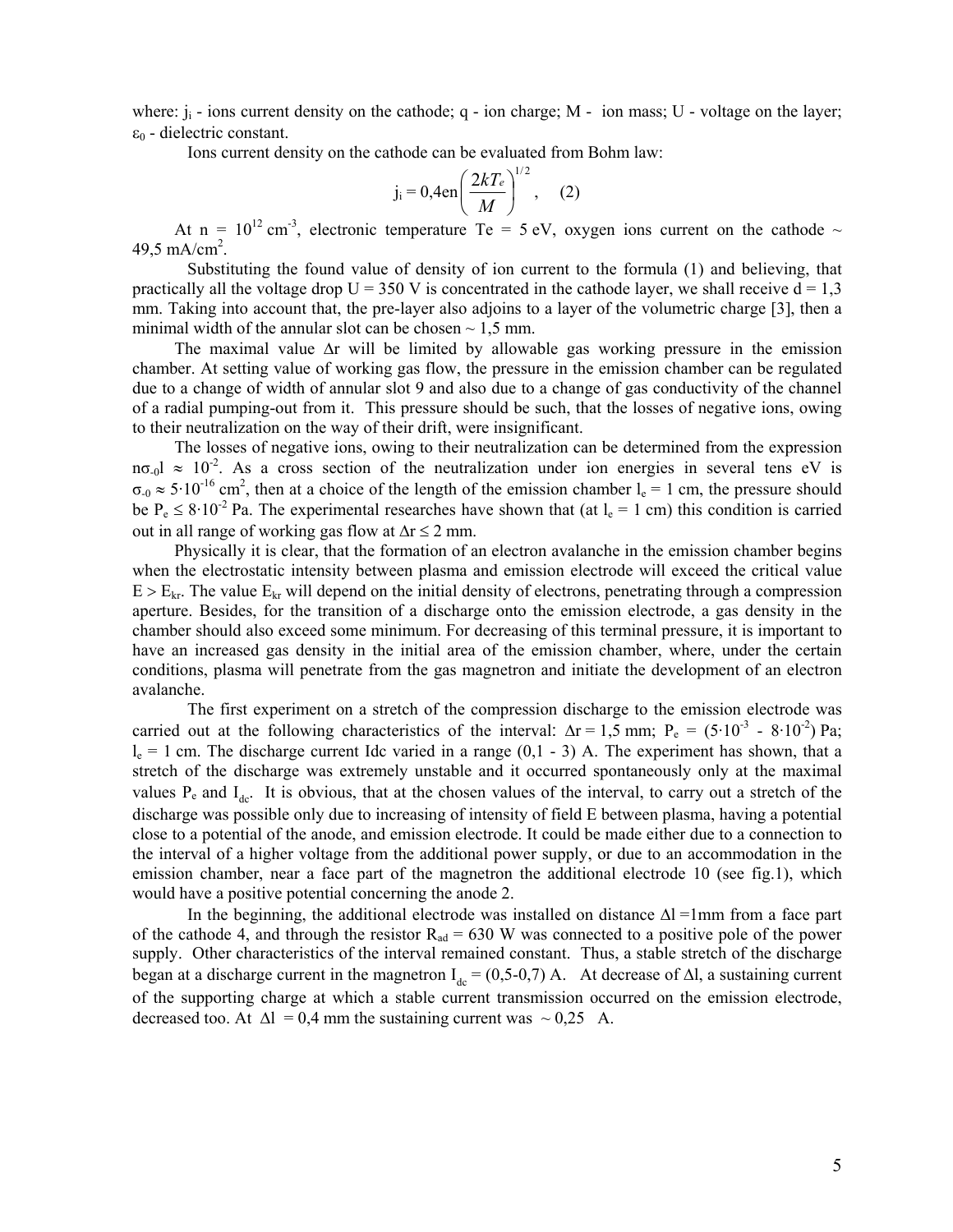

Figure 4. Volt-ampere characteristic of discharge in the gas magnetron (1) and discharge in the emission chamber (2) at  $P_e = 1.5 \cdot 10^{27}$  Pa. .

Fig. 4 shows a volt-ampere characteristic of the discharge in the gas magnetron (curve 1) and the discharge in the emission chamber (curve 2) at the following characteristics of interval:  $\Delta r =$ 1,5 mm;  $P_e = 1.5 \cdot 10^{-2}$  Pa;  $\Delta l = 0.4$  mm;  $l_e = 0.7$  cm. After the discharge initiation, a voltage between cathode and anode falls from value  $U_b$  up to a value designated by a point A on curve 1. Further a voltampere characteristic corresponds to АВ segment of this curve. At obtaining of the certain current (point В) a discharge initiation occurs in the emission chamber, and then the dependence of a current in the anode circuit from a voltage corresponds to СD segment. When the emission electrode is disconnected, then a volt - ampere characteristic corresponds to АВЕ curve. The change of gas pressure in the emission chamber results in a displacement of a point В: at its decrease a point В is displaced to larger currents, and at its increase - to smaller ones. The dependence of a current in the circuit of the emission electrode as a function of voltage (after voltage breakdown of the interval) is shown by curve 2.

The carried out experiment also has shown, that after electric breakdown of the interval, the pressure P<sub>e</sub> can be decreased up to  $\sim 8.10^{-3}$  Pa at the same discharge current, here a stability of discharge burning is not broken. In other words, a discharge burning occurs at a little bit greater pressure than its stable burning.

#### **CONCLUSION**

The work of three-chambered discharge system can be presented as follows. At first, a discharge initiation occurs in the chamber of high pressure 5. The formed plasma, at sufficient width of the annular slot 7, penetrates along a magnetic field into the chamber 6. The flow of penetrating plasma promotes an ignition of the discharge in it and also a formation of plasma at lower pressure, than in the chamber 5. Further, at fulfillment of certain conditions, plasma penetrates from gas magnetron into the emission chamber through the annular slot and initiates the development of an